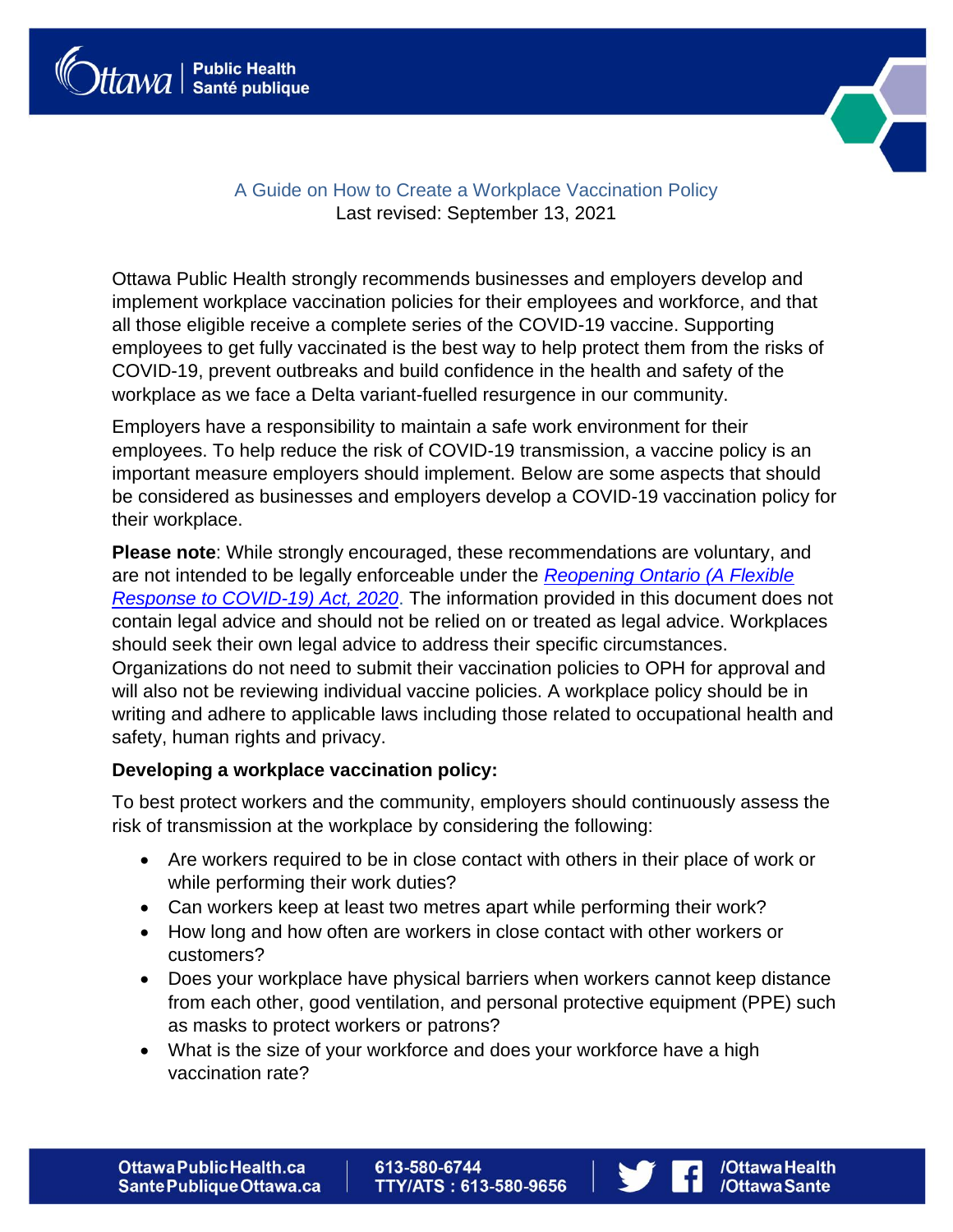- Does the workplace have workers or clients who may be at risk for severe illness from COVID-19 or unable to be vaccinated? Some people may have reduced immunity due to age, pre-existing health conditions or medical treatments.
- Is the workplace able to offer alternative work for people who require accommodation, for example remote work?

## **Key components in a vaccination policy:**

There are many components to a workplace vaccination policy, included below are points which should be considered and discussed during the development and implementation of the policy:

- **1) Continued adherence to COVID-19 prevention measures and local public health guidelines**
	- The vaccines prevent against serious illness and death, they reduce but do not fully prevent individuals from transmitting or becoming sick with the virus.
	- Vaccines do not replace the need for strict adherence to established COVID-19 public health measures, especially when interacting with others whose vaccination status may be unknown. Employers must continue to implement all COVID-19 prevention measures for their sector, as outlined in [provincial](https://www.ontario.ca/page/resources-prevent-covid-19-workplace)  [guidelines](https://www.ontario.ca/page/resources-prevent-covid-19-workplace) and [Ottawa Public Health](https://www.ottawapublichealth.ca/en/public-health-topics/covid-19-information-for-workplaces.aspx) guidance including, but not limited to: COVID-19 screening, physical distancing, wearing of masks, hand hygiene, infection prevention and control measures, and having an up-to-date [COVID-19](https://www.ottawapublichealth.ca/en/public-health-topics/resources/Documents/Update-LOI-for-employers.pdf)  [safety plan.](https://www.ottawapublichealth.ca/en/public-health-topics/resources/Documents/Update-LOI-for-employers.pdf)
	- There are those few individuals who cannot receive the vaccine due to a medical exemption. Most individuals are able to safely receive the vaccine series, and a vaccinated workplace helps to protect those who are medically unable to be vaccinated.

## **2) Determine the scope and purpose**

- Outline the reasoning of the policy including the risks of COVID-19. Vaccination against COVID-19 is one of the best ways to protect workers and patrons from becoming seriously ill or transmitting the virus to others. Studies show that the Delta variant is more contagious, with greater risk for severe outcomes and hospitalization.
- Explain who the policy applies to. Consider if the policy will apply to all workers, in addition to contractors or agency staff, students, or volunteers and if there's a separate policy for customers. In addition, whether the policy will apply to any workers who are working from home to reduce the risk of workplace transmission and limit absences.
- Explain that the policy may evolve as the pandemic situation changes or legislation and public health advice is altered.
- Develop a clear communications plan to inform workers about the policy.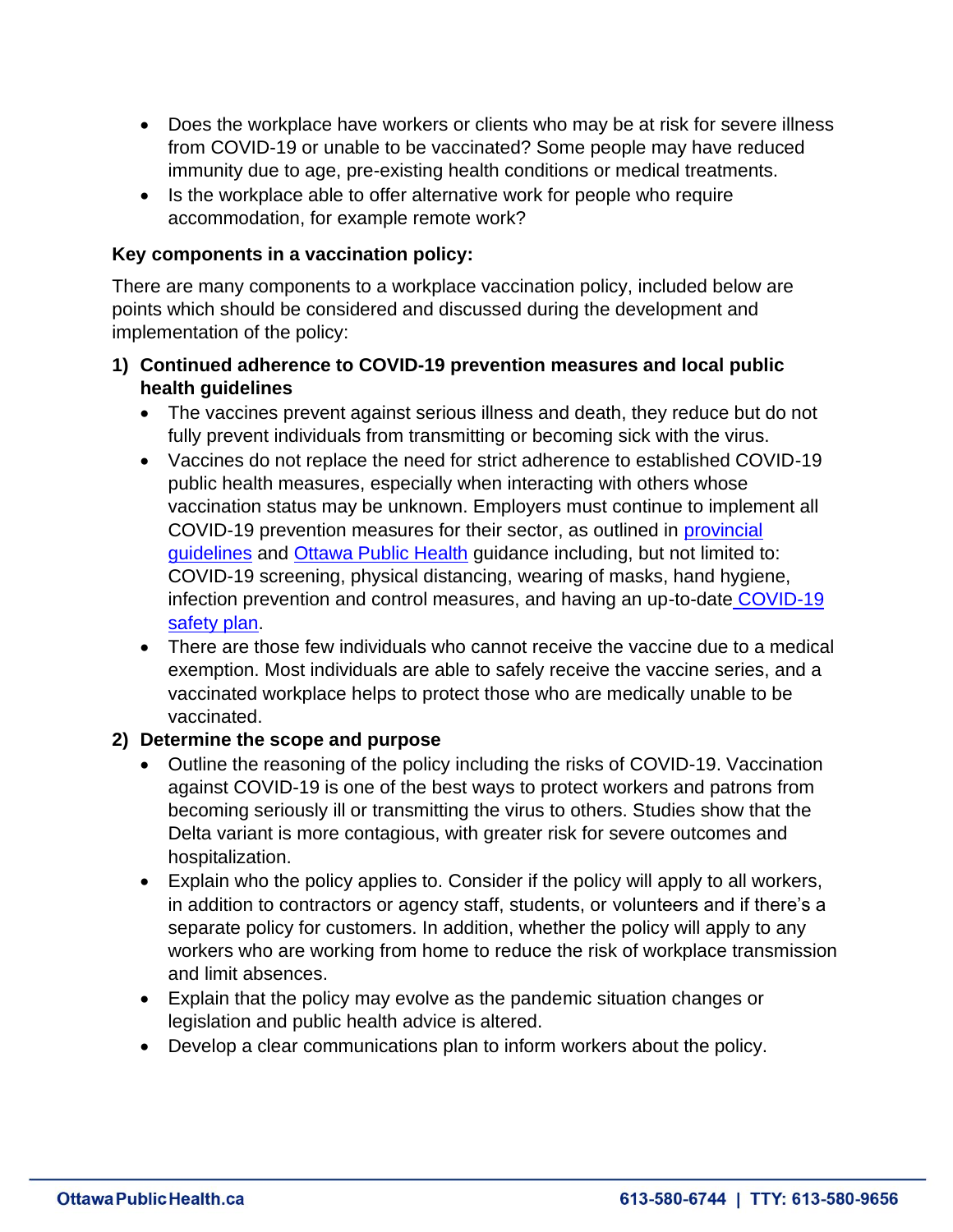## **3) List actions workers must take**

- Workplace policies should require workers to provide proof of vaccination status, with vaccines approved by Health Canada or the World Health Organization as [outlined by provincial guidance.](https://www.health.gov.on.ca/en/pro/programs/publichealth/coronavirus/docs/vaccine/COVID-19_guidance_for_individuals_vaccinated_outside_of_ontario.pdf) The policy should indicate where employees can provide proof of vaccination while also addressing privacy concerns.
- A policy should also include documentation requirements for unvaccinated employees. For example, they must provide the following to the employer:
	- $\circ$  Indicate that they have a legitimate medical exemption, including if the reasons are temporary or permanent. The medical exemption should be from a licenced medical doctor or nurse practitioner and does not need to include the reason for the exemption

## **4) Set deadlines for when actions must be taken**

• Determine a reasonable date when workers must demonstrate compliance with the entirety or elements of the vaccination policy. For example, this can include a set date for when first and second doses are required.

#### **5) List available supports for vaccination**

- It is important for employers to demonstrate and be committed to supporting workers to get vaccinated. Ways to support workers to get vaccinated may include:
	- o Providing vaccine information from credible sources or translated [resources.](https://www.ottawapublichealth.ca/en/public-health-topics/covid-19-vaccine-toolkit-for-employers.aspx)
	- o Supporting vaccine champions to initiate conversations with their peers.
	- o Encouraging workers to discuss their concerns with their healthcare provider.
	- $\circ$  Providing paid leave to get vaccinated and highlighting support (e.g. transportation) for those who may need help getting to and from a vaccination clinic.
	- o Reminding workers that they are [entitled to up to three paid sick days,](https://www.ontario.ca/document/your-guide-employment-standards-act-0/infectious-disease-emergency-leave) if they have side effects from the vaccine.
	- o Helping employees [locate a community clinic](https://www.ottawapublichealth.ca/en/public-health-topics/covid-19-vaccine.aspx?utm_source=OPH&utm_medium=Friendly_URL&utm_campaign=Coronavirus) or neighbourhood vaccine [hub](https://www.ottawapublichealth.ca/en/public-health-topics/covid-19-vaccine.aspx#Neighbourhood-Vaccination-Hubs) near them for drop-in vaccinations.
	- o [Hosting an on-site vaccination clinic](https://www.ottawapublichealth.ca/en/public-health-topics/covid-19-vaccine.aspx?utm_source=OPH&utm_medium=Friendly_URL&utm_campaign=Coronavirus#Mobile-vaccine-clinic-request) in partnership with Ottawa Public Health.
	- $\circ$  Engage Employees Consider hosting listening sessions for Q&As, to gather feedback and answer basic questions from staff. OPH has prepared a guide on [How To Talk Vaccines](https://www.ottawapublichealth.ca/en/shared-content/resources/Corona/communityimmunity/How-To-Talk-About-Vaccines-Poster-v2021.2-EN.pdf) to help you increase vaccine confidence.

#### **6) Non-compliance**

Employers should develop a policy for those who voluntarily choose not to get vaccinated. This could include but not limited to: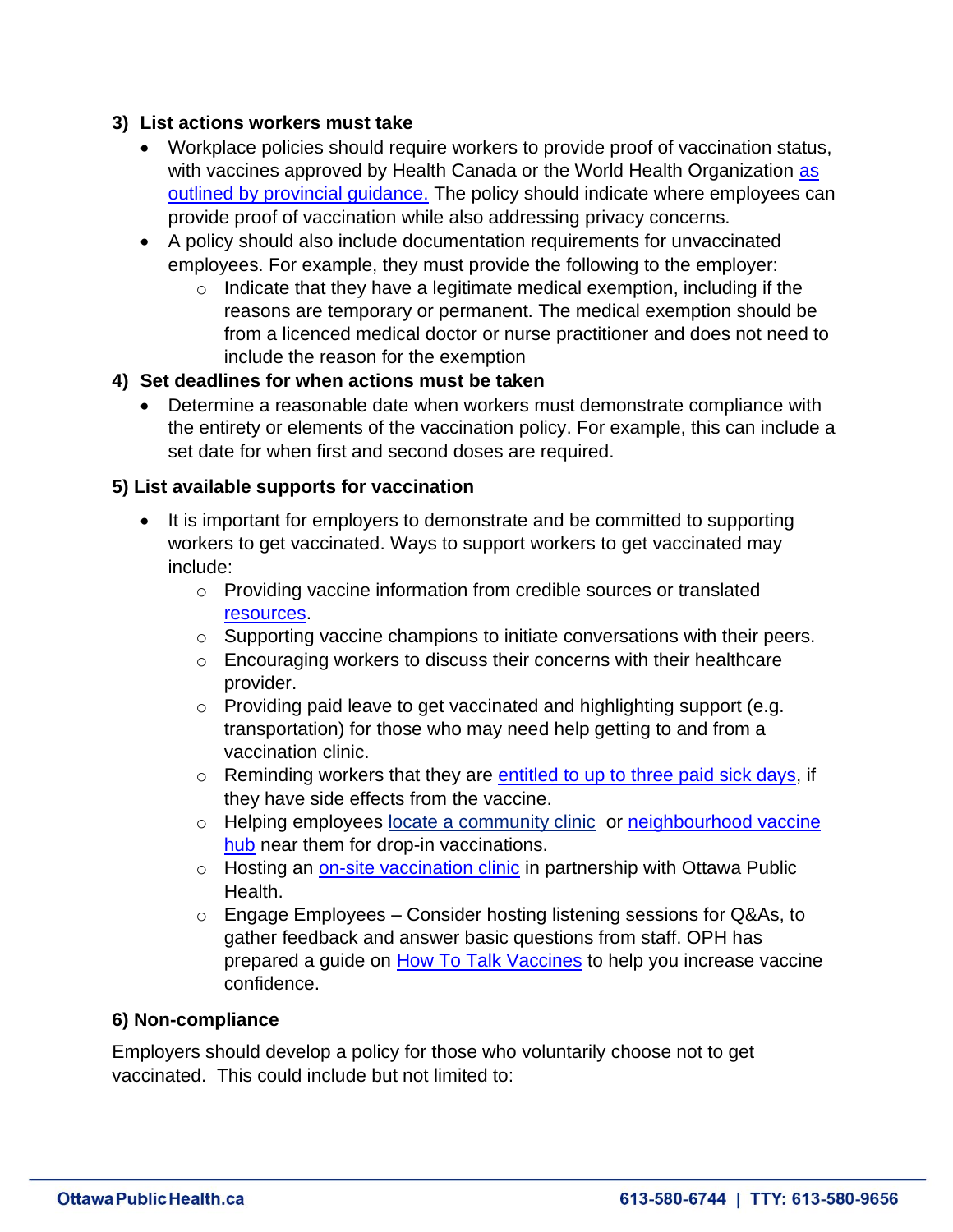- Completing a vaccination education course, with a signed declaration stating that they have reviewed and understood the content. The vaccination education course should at a minimum include information on:
	- o How the COVID-19 vaccines work.
	- o Vaccine safety related to the development of the COVID-19 vaccines.
	- o The benefits of vaccination against COVID-19.
	- o Risks of not being vaccinated against COVID-19.
	- o Possible side effects of COVID-19 vaccination.
	- $\circ$  Outline the potential consequences for workers who do not fulfill the requirements of the policy.

## **7) Provisions for unvaccinated workers**

- The policy should list alternative options for workers who decline to get vaccinated for reasons protected by applicable laws, such as the Human Rights Code or who are unable to complete their vaccination series for medical reason. Options may include:
	- o Consider if workers can be relocated and modified work or reassignments may be possible. If this is not possible, consider if unvaccinated workers may use vacation or unpaid leave until it is safe for them to return to the workplace.
	- $\circ$  In the event of a COVID-19 outbreak, unvaccinated and partially vaccinated workers (who have only received one dose of a two-dose COVID-19 vaccine series and less than 14 days since their second dose) should not be permitted to work in the outbreak area. Workers without vaccination records should be assumed to be unvaccinated.

#### **8) Privacy considerations**

- The policy should reflect that information about employee's vaccination status is subject to applicable privacy law.
- The policy should outline how vaccination status of employees may be used by their employer to mitigate the health-related risks of COVID-19. To help protect workers, their families and the community, knowing the status of vaccination for employees will be important to help take appropriate action quickly, in the event of COVID-19 transmission in the workplace. This can include sharing the information with Ottawa Public Health.
- Limit the collection, use, disclosure and retention of information to what is reasonably necessary. Keep worker vaccination information separate from their personnel file.
- Develop a plan to safeguard employee's personal information and ensure vaccination status records are retained, accessed and disposed of in a secure manner.